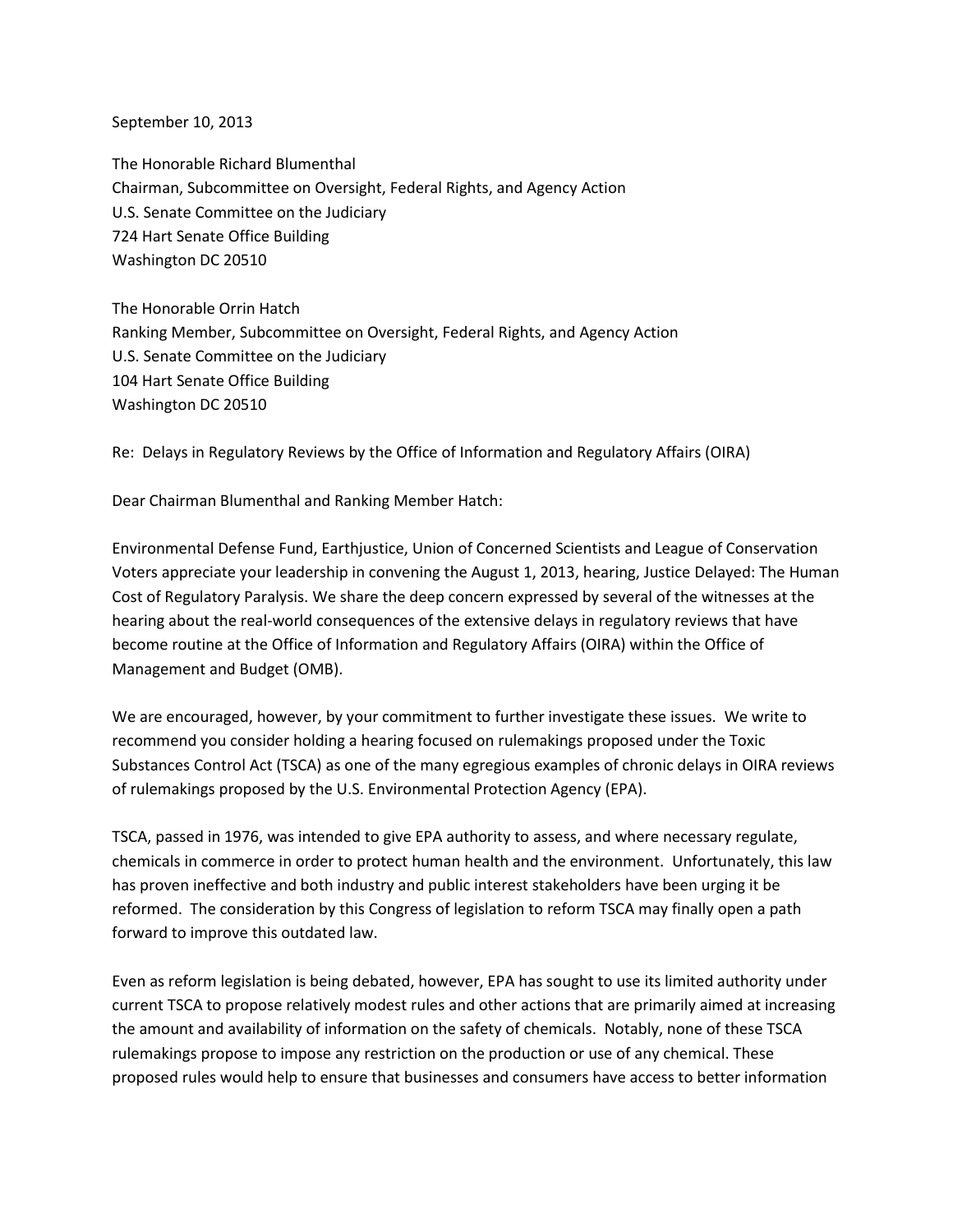concerning the potential risks posed by commercial and industrial chemicals and can make moreinformed market decisions.

Yet, again and again, these rules have been held in regulatory limbo, either indefinitely or for far longer than the time allotted for OIRA reviews under Executive Order 12866. The allotted time periods as stated in Section 6(b)(2) of the Executive Order are as follows (emphases added):

"(2) OIRA shall waive review or notify the agency in writing of the results of its review within the following time periods:

(A) For any notices of inquiry, advance notices of proposed rulemaking, or other preliminary regulatory actions prior to a Notice of Proposed Rulemaking, **within 10 working days** after the date of submission of the draft action to OIRA;

(B) For all other regulatory actions, **within 90 calendar days** after the date of submission of the information set forth in subsections (a)(3)(B) and (C) of this section, unless OIRA has previously reviewed this information and, since that review, there has been no material change in the facts and circumstances upon which the regulatory action is based, in which case, OIRA shall complete its review within 45 days; and

(C) The review process may be extended (1) once by **no more than 30 calendar days** upon the written approval of the Director and (2) at the request of the agency head."

Since 2009, a total of 33 TSCA-related notices or proposed or final regulatory actions have been submitted to OIRA.

- Fifteen of these were advance notices of proposed rulemakings or other notices subject to the 10-working-day deadline. Of these notices, **only one** was completed within this deadline; on average, they were kept under review by OIRA for **over 70 working days**.
- The other 18 TSCA-related submissions were proposed or final rules subject to the 90-calendarday deadline. Reviews of **only six** of these rules were completed within this deadline; on average, they have been held at OIRA for **over 300 days.**

Four proposed rules subject to the 90-day deadline **have never been cleared by OIRA to allow for public comment**. Two of these proposed rules were just withdrawn by EPA in the face of OIRA's protracted review, while the other two remain under review. Together, they have been held for **an average of over 950 days – more than 2.5 years**.

The two proposed rules that were just withdrawn would have:

 Designated as "chemicals of concern" bisphenol A (BPA), a category of phthalates, and a category of polybrominated diphenyl ethers (PBDEs) – three classes of chemicals for which evidence is more than sufficient to warrant such a designation. By listing a chemical as "of concern," EPA may obtain, and provide to the public, more information about the chemical than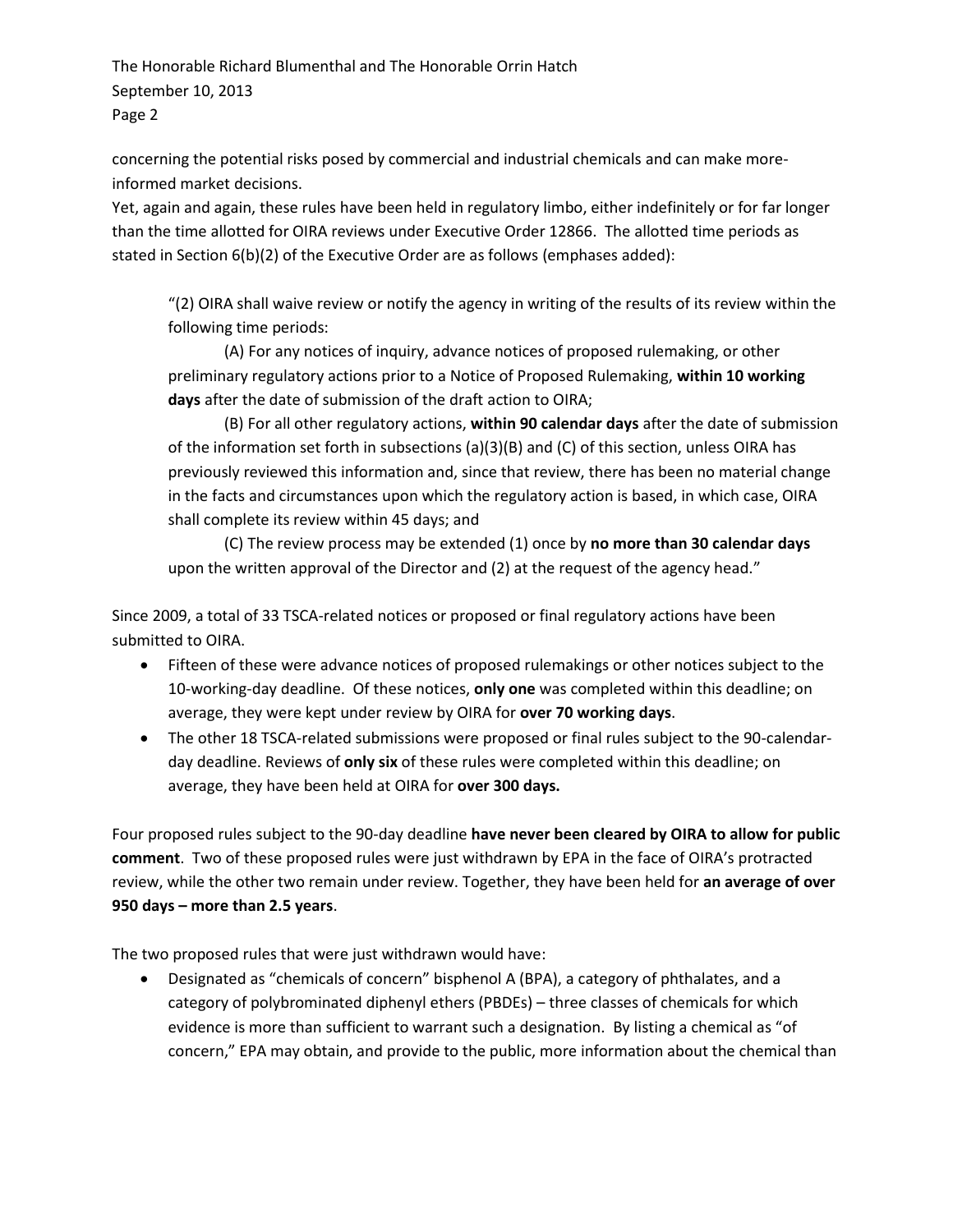> it is typically able to access. **This proposed rule was withdrawn by EPA after pending before OIRA for more than 1,200 days<sup>1</sup>** .

 Clarified, consistent with TSCA, that health and safety studies on new chemicals submitted to the agency cannot be claimed to be confidential business information (CBI), and that those studies along with the identity of the subject chemical should be made publicly available. This information is vital to ensuring the public's and workers' right to know about chemicals to which they may be exposed. **This proposed rule was withdrawn by EPA after pending before OIRA for more than 600 days<sup>2</sup> .**

The proposed rules that are still pending at OIRA would:

 Require manufacturers of engineered nanomaterials to report basic information on their production, processing and use, and to notify EPA prior to manufacturing new nanomaterials or significantly expanding use of existing nanomaterials. The information gleaned is essential to providing EPA with an understanding of the scope of current and emerging nanomaterials so that it can develop an informed approach to identifying and managing any potential risks. **This pair of proposed rules remains at OIRA and their review has been pending for more than 1,000 days<sup>3</sup> .**

EPA has clear statutory authority to take each of these four proposed actions. There is strong scientific evidence of the actual or potential risks to human health and the environment that may be posed by the kinds of chemicals that would be subject to these proposed rules. And each proposed action would provide EPA, the public and the market with information needed to identify chemicals that could pose risks – without restricting in any manner the production or use of the subject chemicals.

Two of the regulatory actions for which OIRA completed its review only after extensive delays provide additional, particular evidence of the human costs of regulatory paralysis:

(1) Two proposed rules seek to limit emissions of formaldehyde—a known human carcinogen—from composite wood<sup>4,5</sup>. These proposed rules were **mandated by Congress**, under the Formaldehyde Standards for Composite Wood Products Act passed in 2010. The law required EPA to promulgate **final** implementing regulations by January 1, 2013.

 $\overline{\phantom{a}}$ 

<sup>&</sup>lt;sup>1</sup> TSCA Chemicals of Concern List Under Section 5(b)(4) of the Toxic Substances Control Act; RIN: <u>2070-AJ70</u>

<sup>&</sup>lt;sup>2</sup> CBI: PMN Amendments Claiming Chemical and Microorganism Identity as Confidential in Data From Health and Safety Studies Submitted Under TSCA Prior to the Commencement of Manufacture; RIN: [2070-AJ87](http://www.reginfo.gov/public/do/eAgendaViewRule?pubId=201104&RIN=2070-AJ87)

<sup>&</sup>lt;sup>3</sup> Nanoscale Materials; Reporting Under TSCA Section 8(a); RIN: [2070-AJ54](http://www.reginfo.gov/public/do/eAgendaViewRule?pubId=201010&RIN=2070-AJ54)

<sup>&</sup>lt;sup>4</sup> Formaldehyde; Third-Party Certification Framework for the Formaldehyde Standards for Composite Wood Products; RIN: [2070-AJ44](http://www.reginfo.gov/public/do/eAgendaViewRule?pubId=201110&RIN=2070-AJ44)

<sup>&</sup>lt;sup>5</sup> Formaldehyde Emissions Standards for Composite Wood Products; RIN: [2070-AJ92](http://www.reginfo.gov/public/do/eAgendaViewRule?pubId=201304&RIN=2070-AJ92)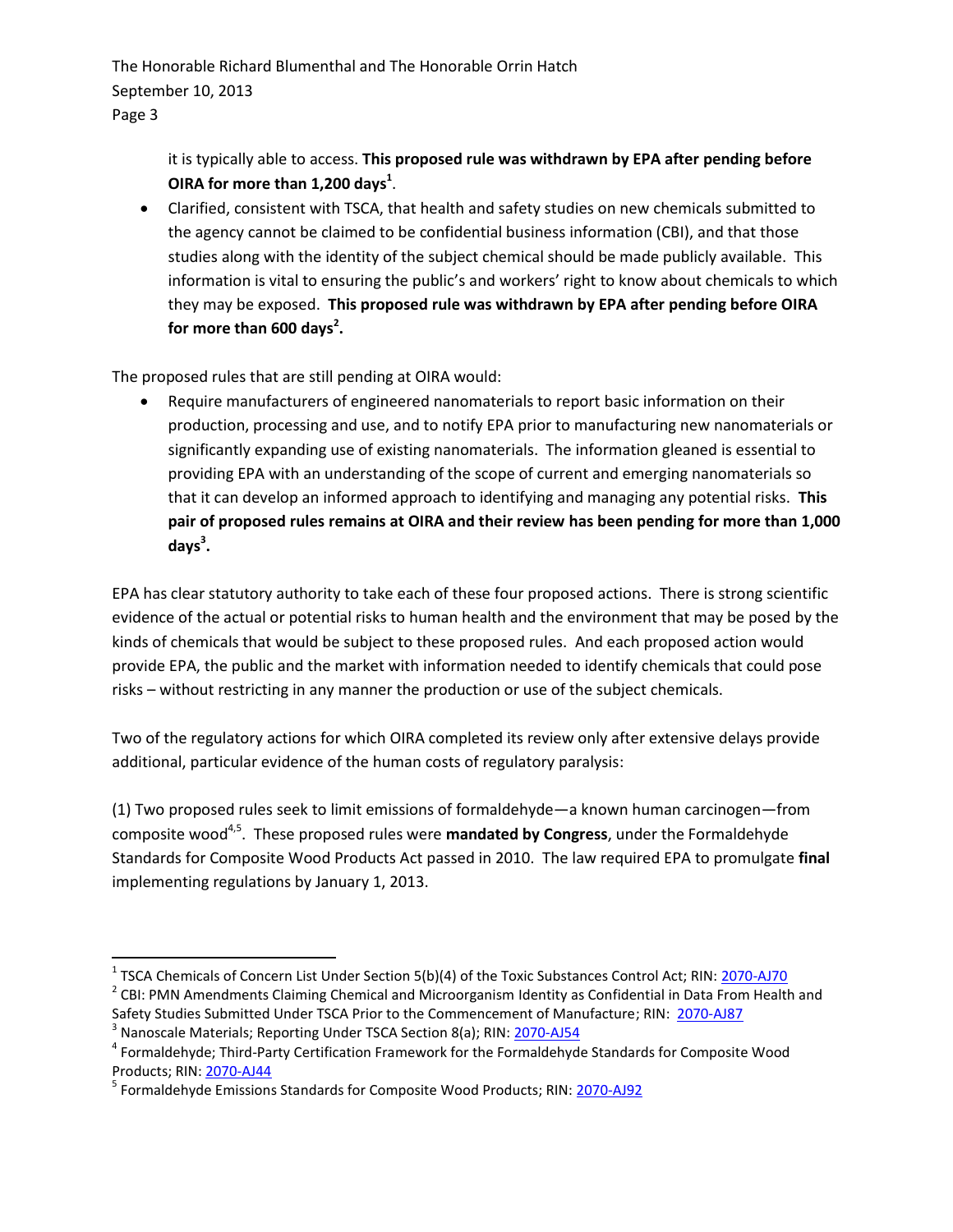Despite this statutory deadline, these rules have not yet been finalized and are now eight months overdue and counting. EPA submitted the draft proposed rules to OIRA for review on May 5, 2012. Despite a 90-day deadline for its review, OIRA concluded its review **380 days later**, on May 20, 2013. The proposed rules are now open for public comment. (The original deadline for submitting comments on these proposed rules was August 9, 2013 but is now October 9, 2013 owing to two requests for extensions that EPA granted.)

EPA will then need to develop draft final rules that take into consideration and respond to public comments, before submitting them again to OIRA for review. Barring a record turnaround time for OIRA's review of the draft final rules, we can expect the final rules to finally be promulgated well over a year after the statutory deadline!

(2) As another example, we highlight the July 11, 2013, *Federal Register* notice of EPA's response to a petition submitted under TSCA by 120 environmental and public health organizations<sup>6</sup>. The petition requested that EPA use its TSCA authority to require manufacturers and processors of chemicals used in hydraulic fracturing to develop and report certain safety-related information to the agency so that it can more effectively evaluate the potential risks of these chemicals. The petition was submitted to the agency on August 4, 2011. In November 2011, EPA partially granted the petition and, for those portions of the petition granted, indicated the agency would first proceed with an advanced notice of proposed rulemaking (ANPRM) rather than issuing a proposed rule.

For reasons that remain unclear, EPA has yet to submit a draft of the ANPRM to OIRA for review. But a contributing factor appears to have been OIRA's long delay in clearing the agency's required formal response to the petition for posting in the *Federal Register*—a review that took approximately **404 working days**, despite a deadline of 10 working days for such reviews.

## **Conclusion**

 $\overline{\phantom{a}}$ 

OIRA's refusal to complete some of its reviews, and the long delays in those it has completed, mean that the public is denied its voice in the rulemaking process. That is because the majority of these reviews relate to *proposed* rules for which EPA cannot even solicit and receive public comment on until OIRA's review is completed. Hence the public is blocked from providing input at the very step in the process that is intended to allow concerns or potential flaws in the proposals to be publicly aired so that they can be addressed before such rules are finalized.

 $^6$  Chemical Substances and Mixtures Used in Oil and Gas Exploration or Production; TSCA Section 21 Petition; Reasons for Agency Response; FR Doc No: [2013-16485](http://www.gpo.gov/fdsys/pkg/FR-2013-07-11/html/2013-16485.htm)